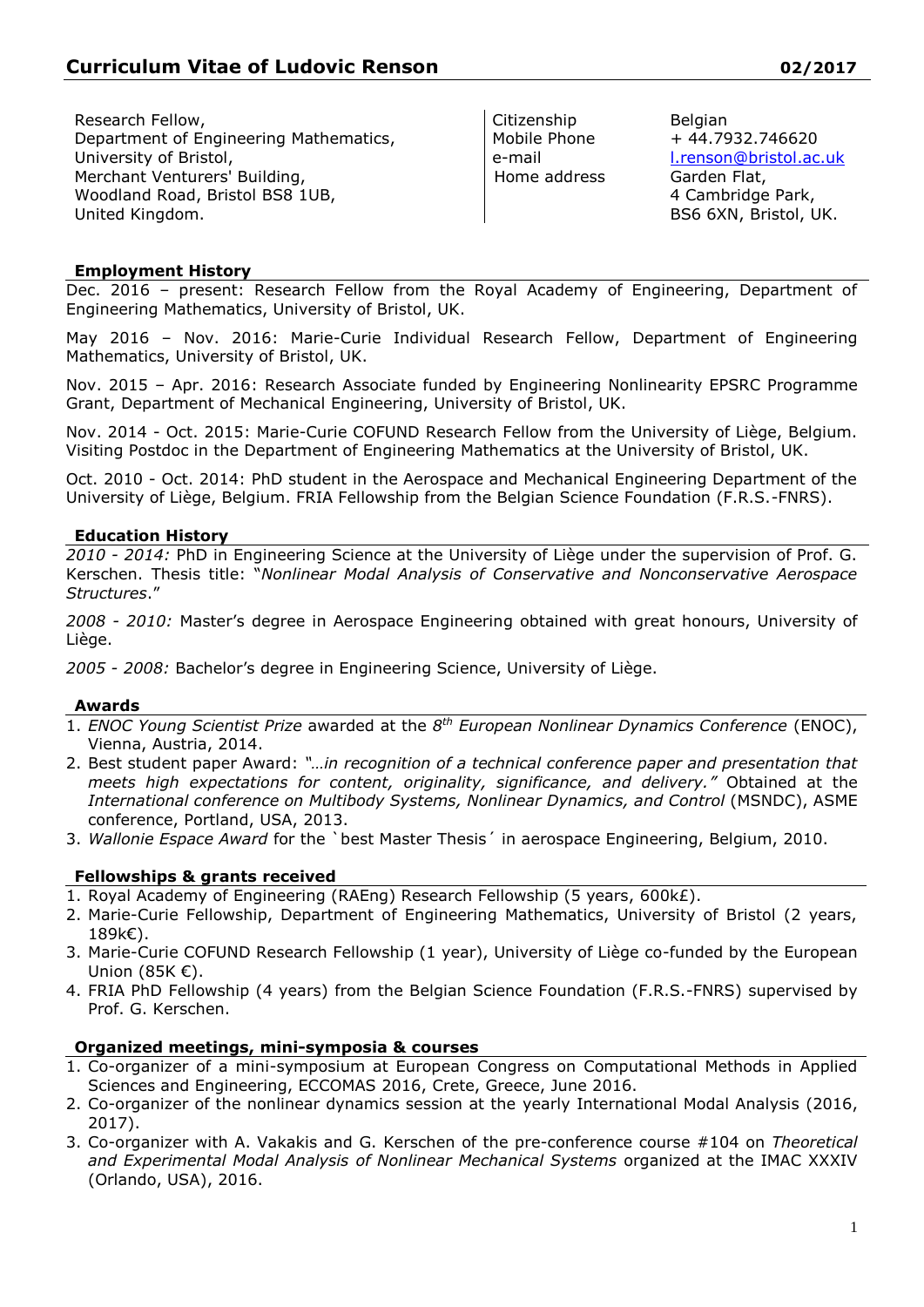# **Professional memberships**

Member of the American Society of Mechanical Engineers (ASME) Member of the Society for Experimental Mechanics (SEM) Member of the Society for Industrial and Applied Mathematics (SIAM)

### **Teaching experiences**

Group supervision in Mathematical and Data Modelling 2, Department of Engineering Mathematics, University of Bristol, UK.

Invited Lecturer in the course of Nonlinear Dynamics and Chaos organised by Drs Gross & Musada, Department of Engineering Mathematics, University of Bristol, UK.

Teaching assistant in: 1) Kinematics and Dynamics of Mechanisms (Prof. Brüls, University of Liège), 2) Newtonian Mechanics (Prof. Delhez, University of Liège).

Co-lecturer at the IMAC XXXIV pre-conference course #104 on *Theoretical and Experimental Modal Analysis of Nonlinear Mechanical Systems*, 2016.

## **Invited presentations and papers**

- 1. Invited seminar at the Zienkiewicz Centre for Computational Engineering (ZC2E), at Swansea University, Feb. 15 2017.
- 2. Invited presentation at the *6 th International Conference on Nonlinear Vibrations, Localization and Energy Transfer* that will be held in Belgium in July 2016.
- 3. *"*Control-based continuation: bifurcation and stability analysis for physical experiments*": invited talk at the EquaDiff Conference, Lyon, 2015.*
- 4. *"*[Testing of a Spacecraft Structure with Non-Smooth Nonlinearities](http://orbi.ulg.ac.be/handle/2268/176595)*": invited talk at the SIAM Dynamical Systems Conference, Snowbird, 2015.*
- 5. *"*Design and Performance of a Nonlinear Tuned Vibration Absorber*": an invited talk at the University of Bristol Dynamics and Control Group seminars, Bristol, Dec. 2014.*
- 6. *"*Natural frequencies and normal modes of nonlinear aerospace structures*": invited talk at ASME Turbo Expo session "Efficient Dynamic Analysis of Nonlinear Structures", Düsseldorf, 2014.*
- 7. *"*An effective finite-element-based method for the computation of nonlinear normal modes of nonconservative systems*": invited paper in the Meccanica Special Issue "Nonlinear Dynamics and Control of Composites for Smart Engi. Design", 2014.*

### **Journal publications**

# *Accepted & Published*

- 1. **L. Renson**, D.A.W. Barton, S.A. Neild, Experimental Tracking of Limit-point Bifurcations and Backbone Curves using Control-based Continuation, International Journal of Bifurcation and Chaos, in press.
- 2. G. Cirillo, A. Mauroy, **L. Renson**, G. Kerschen, R. Sepulchre. A spectral characterization of nonlinear normal modes, Journal of Sound and Vibration 377:284-301, 2016.
- 3. **L. Renson**, A. Gonzalez-Buelga, D.A.W. Barton, S.A. Neild, Robust identification of backbone curves using control-based continuation, Journal of Sound and Vibration 367:145-158, 2016.
- 4. **L. Renson**, G. Kerschen, B. Cochelin. Numerical Computation of Nonlinear Normal Modes in Mechanical Engineering, Journal of Sound and Vibration 364:177-206, 2016.
- 5. J.P. Noël, **L. Renson**, C. Grappasonni, G. Kerschen. Identification of Nonlinear Normal Modes of Engineering Structures under Broadband Forcing, Mechanical Systems and Signal Processing 74:95-110, 2016.
- 6. **L. Renson**, J.P. Noël, G. Kerschen. Complex dynamics of a nonlinear aerospace structure: numerical continuation and normal modes, Nonlinear Dynamics 79(2): 1293-1309, 2015.
- 7. T. Detroux, **L. Renson**, L. Masset, G. Kerschen. The harmonic balance method for bifurcation analysis of large-scale nonlinear mechanical systems, Computer Methods in Applied Mechanics and Engineering 296:18-38, 2015.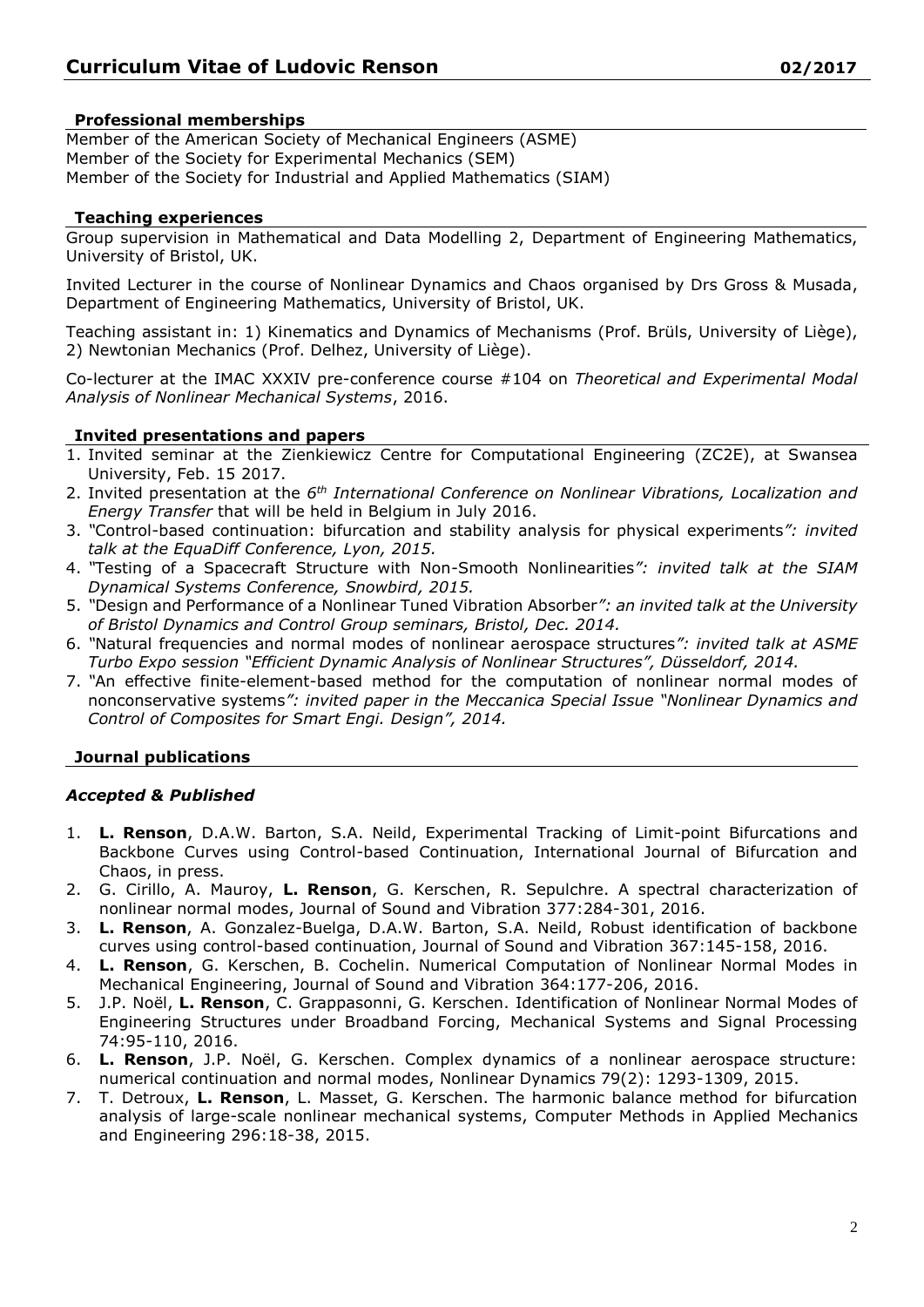- 8. R. J. Kuether, **L. Renson**, T. Detroux, C. Grappasonni, G. Kerschen, M. S. Allen. Nonlinear Normal Modes, Modal Interactions and Isolated Resonance Curves, Journal of Sound and Vibration, 351(0): 299-310, 2015.
- 9. J.P. Noël, **L. Renson**, G. Kerschen. Complex dynamics of a nonlinear aerospace structure: experimental identification and modal interactions, Journal of Sound and Vibration, 333(12): 2588-2607, 2014.
- 10. **L. Renson**, G. Deliége and G. Kerschen. An effective finite-element-based method for the computation of nonlinear normal modes of nonconservative systems, Meccanica, 49(8): 1901- 1916, 2014.

# *In preparation & under review*

11. C. Sombroek, P. Tiso, **L. Renson**, G. Kerschen. Nonlinear normal mode computation using modalderivatives reduction basis, in review (2017).

# **Presentations and publications in conference proceedings**

I have more than 30 conference publications and presentations in 17 different conferences with topics ranging from mechanical engineering to nonlinear applied mathematics. A selection of papers and talks is given below:

- 1. **L. Renson**, J.P. Noel, D.A.W. Barton, S.A. Neild, G. Kerschen. Nonlinear Phase Separation Testing of an Experimental Wing-Engine Structure. Proceedings of the International Modal Analysis Conference (IMAC) XXXV, Orange County, CA, USA, 2017.
- 2. M. Song, **L. Renson**, J.P. Noel, B. Moaveni, G. Kerschen. Bayesian FE Model Updating Using Nonlinear Normal Modes: Application to a Cantilever Beam. Proceedings of the International Modal Analysis Conference (IMAC) XXXV, Orange County, CA, USA, 2017.
- 3. **L. Renson**, D. A. Ehrhardt, D. A. W. Barton, S. A. Neild, and J. E. Cooper. Connecting nonlinear normal modes to the forced response of a geometric nonlinear structure with closely spaced modes, Proceedings of the ISMA 2016 conference, Leuven, Belgium, 2016.
- 4. **L. Renson**, D.A.W. Barton, S.A. Neild. Experimental analysis of a softening-hardening nonlinear oscillator using control-based continuation. Proceedings of the International Modal Analysis Conference (IMAC) XXXIV, Orlando, USA, 2016.
- 5. D.A.W. Barton, **L. Renson**. Control-based continuation: bifurcation and stability analysis for physical experiments. EquaDiff Conference, Lyon, 2015.
- 6. **L. Renson**, J.P. Noel, G. Kerschen. [Testing of a Spacecraft Structure with Non-Smooth](http://orbi.ulg.ac.be/handle/2268/176595)  [Nonlinearities,](http://orbi.ulg.ac.be/handle/2268/176595) SIAM Dynamical Systems Conference, Snowbird, 2015.
- 7. R. J. Kuether, **L. Renson**, T. Detroux, C. Grappasonni, G. Kerschen, M. S. Allen. Prediction of Isolated Resonance Curves using Nonlinear Normal Modes. *Proceedings of the ASME 2015 International Design Engineering Technical Conferences (IDETC) and Computers and Information in Engineering Conference (CIE)*, 2015.
- 8. M. Song, **L. Renson**, J.P. Noël, M. Babak, G. Kerschen. Nonlinear model updating by means of identified nonlinear normal modes. Presented at the Engineering Mechanics Institute Conference, Palo Alto (Stanford), 2015.
- 9. C. Sombroek, **L. Renson**, P. Tiso, G. Kerschen. Bridging the gap between Nonlinear Normal Modes and Modal Derivatives. *Proceedings of the International Modal Analysis Conference (IMAC) XXXIII*, 2015.
- 10. **L. Renson**, J.P. Noël, G. Kerschen. Experimental evidence and numerical prediction of nonlinear modal interactions in a real-life aerospace [structure.](http://orbi.ulg.ac.be/handle/2268/165311) *Proceedings of the ISMA 2014 conference*, Leuven, Belgium, 2014.
- 11. **L. Renson**, C. Touzé, G. Kerschen. Computation of damped nonlinear normal modes with internal resonances: a boundary value approach, *Proceedings of the 8th European Nonlinear Dynamics Conference (ENOC 2014)*, 2014.
- 12. **L. Renson**, J.P. Noël, G. Kerschen. Dynamics of a Strongly Nonlinear Spacecraft Structure Part II: Modal Analysis, *Proceedings of the 13th European Conference on Spacecraft Structures, Materials & Environmental Testing*, 2014.
- 13. T. Detroux, **L. Renson**, G. Kerschen. The harmonic balance method for advanced analysis and design of nonlinear mechanical systems. *Proceedings of the SEM IMAC XXXII*, 2014.
- 14. **L. Renson**, G. Kerschen. Numerical computation of nonlinear normal modes of nonconservative systems. *Proceedings of the ASME 2013 International Design Engineering Technical Conferences*